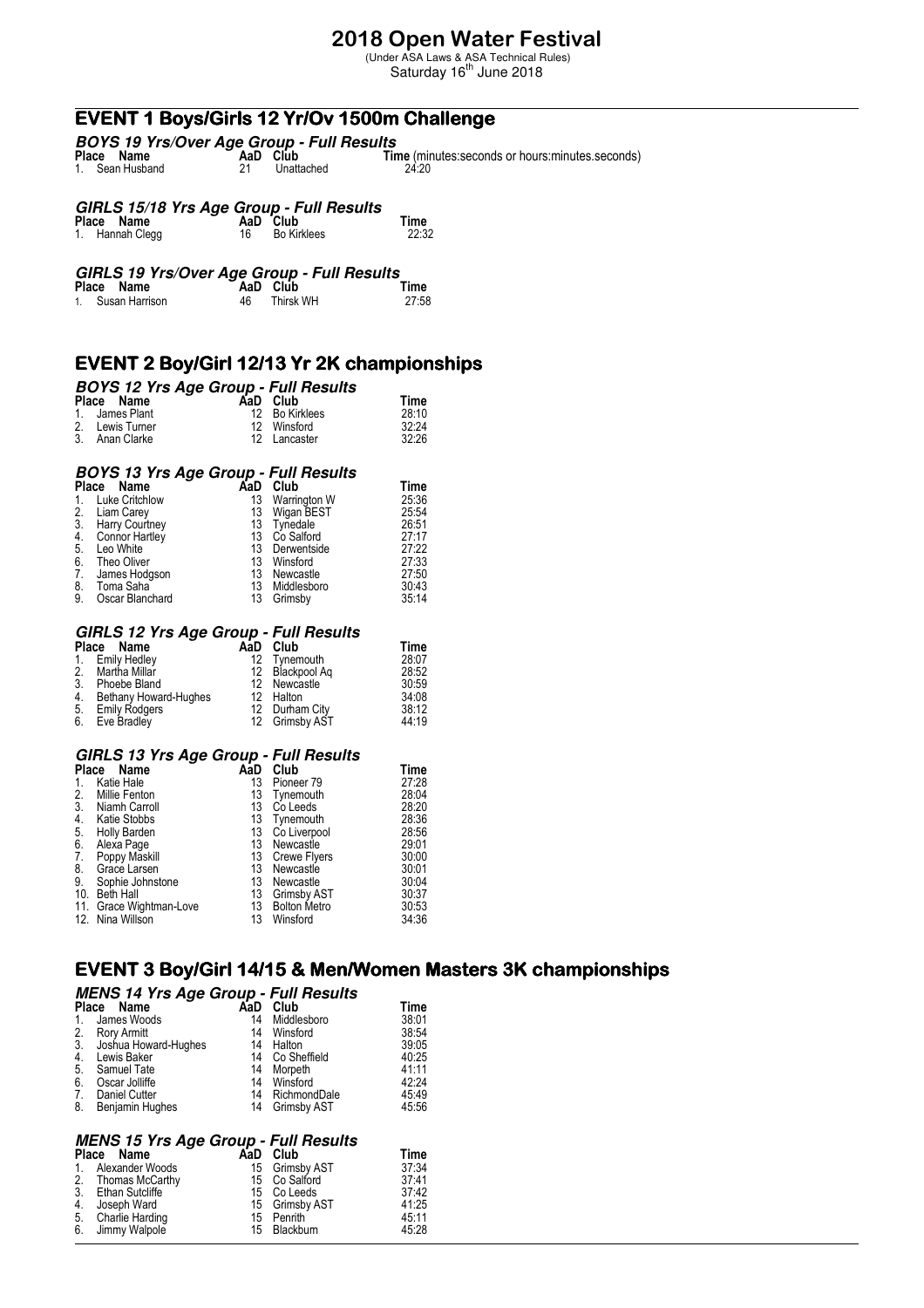# **2018 Open Water Festival**<br>
(Under ASA Laws & ASA Technical Rules)<br>
Saturday 16<sup>th</sup> June 2018

|          | MENS 18/24 Yrs Age Group - Full Results                                                                                                                                                                                                                       |                                                 |                                 |                                                    |  |
|----------|---------------------------------------------------------------------------------------------------------------------------------------------------------------------------------------------------------------------------------------------------------------|-------------------------------------------------|---------------------------------|----------------------------------------------------|--|
|          | Place Name                                                                                                                                                                                                                                                    | AaD Club<br>20 Worki                            |                                 | Time                                               |  |
|          | 1. Thomas Millburn                                                                                                                                                                                                                                            |                                                 | 20 Workington                   | 40:32                                              |  |
|          |                                                                                                                                                                                                                                                               |                                                 |                                 |                                                    |  |
|          |                                                                                                                                                                                                                                                               |                                                 |                                 |                                                    |  |
|          | <b>MENS 35/39 Yrs Age Group - Full Results</b>                                                                                                                                                                                                                |                                                 |                                 |                                                    |  |
|          |                                                                                                                                                                                                                                                               |                                                 |                                 | Time                                               |  |
|          | <b>Place Name</b><br>1. Gregan Clarkson <b>AaD</b> Club<br>36 Hull M                                                                                                                                                                                          |                                                 | 36 Hull Masters                 | 40:31                                              |  |
|          |                                                                                                                                                                                                                                                               |                                                 |                                 |                                                    |  |
|          | <b>MENS 45/49 Yrs Age Group - Full Results</b>                                                                                                                                                                                                                |                                                 |                                 |                                                    |  |
|          | Place Name                                                                                                                                                                                                                                                    | AaD<br>AaD<br>48 Worki<br>49 Traffo<br>47 Tynen |                                 | Time                                               |  |
|          | 1. Mark Newby                                                                                                                                                                                                                                                 |                                                 | 48 Workington                   | 42:43                                              |  |
|          |                                                                                                                                                                                                                                                               |                                                 |                                 | 50:08                                              |  |
|          | 2. Michael Boyle<br>3. Phillip Aldridge                                                                                                                                                                                                                       |                                                 | 49 Trafford Met<br>47 Tynemouth | 54:13                                              |  |
|          |                                                                                                                                                                                                                                                               |                                                 |                                 |                                                    |  |
|          |                                                                                                                                                                                                                                                               |                                                 |                                 |                                                    |  |
|          | <b>MENS 55/59 Yrs Age Group - Full Results</b>                                                                                                                                                                                                                |                                                 |                                 |                                                    |  |
|          | Place Name                                                                                                                                                                                                                                                    |                                                 |                                 | Time                                               |  |
| 1.<br>2. |                                                                                                                                                                                                                                                               |                                                 |                                 | 41:31<br>44:07                                     |  |
| 3.       | <b>CREAD Club</b><br>Nicholas Parkes<br>Stephen Bottomley<br>Stephen Connor<br>Stephen Connor<br>Stephen Connor<br>Stephen Connor<br>Stephen Connor<br>Stephen Connor<br>Stephen Connor<br>Stephen Connor<br>Stephen Connor<br>Stephen Connor<br>Stephen Conn |                                                 |                                 | 49:00                                              |  |
|          |                                                                                                                                                                                                                                                               |                                                 |                                 |                                                    |  |
|          | <b>MENS 70/74 Yrs Age Group - Full Results<br/> Place Name AaD Club<br/> 1. Graham Padgett 1 Warrington M 52:02<br/> 2. David Reason 73 Worsley 1:06.19</b>                                                                                                   |                                                 |                                 |                                                    |  |
|          |                                                                                                                                                                                                                                                               |                                                 |                                 |                                                    |  |
|          |                                                                                                                                                                                                                                                               |                                                 | 71 Warrington M<br>73 Worsley   |                                                    |  |
|          |                                                                                                                                                                                                                                                               |                                                 |                                 |                                                    |  |
|          |                                                                                                                                                                                                                                                               |                                                 |                                 |                                                    |  |
|          | <b>WOMENS 14 Yrs Age Group - Full Results</b>                                                                                                                                                                                                                 |                                                 |                                 |                                                    |  |
|          |                                                                                                                                                                                                                                                               |                                                 |                                 | Time                                               |  |
|          |                                                                                                                                                                                                                                                               |                                                 |                                 | 38:52                                              |  |
|          |                                                                                                                                                                                                                                                               |                                                 |                                 | 39:57<br>40:09                                     |  |
|          |                                                                                                                                                                                                                                                               |                                                 |                                 |                                                    |  |
|          |                                                                                                                                                                                                                                                               |                                                 |                                 | 41:25                                              |  |
|          |                                                                                                                                                                                                                                                               |                                                 |                                 |                                                    |  |
|          |                                                                                                                                                                                                                                                               |                                                 |                                 | 41:53<br>41:55<br>42:00                            |  |
|          |                                                                                                                                                                                                                                                               |                                                 |                                 |                                                    |  |
|          |                                                                                                                                                                                                                                                               |                                                 |                                 | 42:40<br>44:51                                     |  |
|          |                                                                                                                                                                                                                                                               |                                                 |                                 | 45:09                                              |  |
|          |                                                                                                                                                                                                                                                               |                                                 |                                 | 45:34<br>45:41                                     |  |
|          |                                                                                                                                                                                                                                                               |                                                 |                                 |                                                    |  |
|          |                                                                                                                                                                                                                                                               |                                                 |                                 | 46.43                                              |  |
|          |                                                                                                                                                                                                                                                               |                                                 |                                 | 47:10                                              |  |
|          |                                                                                                                                                                                                                                                               |                                                 |                                 | 47:13                                              |  |
|          |                                                                                                                                                                                                                                                               |                                                 |                                 | 47:50                                              |  |
|          | <b>WOMENS 14 Yrs Age Group - Full Results</b><br>Place Name<br>1. Lucy Hedley<br>1. Lucy Hedley<br>14 Tynemouth<br>3. Amy West<br>14 Stockport Mo<br>4. Evie Barber<br>6. Zoe Carless<br>6. Ceorgia Heath<br>14 Go Liverpool<br>7. Charlotte Howman<br>7. C   |                                                 |                                 | 48:11                                              |  |
|          |                                                                                                                                                                                                                                                               |                                                 |                                 |                                                    |  |
|          | <b>WOMENS 15 Yrs Age Group - Full Results</b>                                                                                                                                                                                                                 |                                                 |                                 |                                                    |  |
| Place    | Comparison of the Club<br>Club<br>Club<br>Charlotte Edwards<br>Charlotte Edwards<br>Sophie Stobbs<br>Leonie Aldridge<br>Leman Dorland<br>Leonie The Tynemouth<br>Leonie Aldridge<br>Emma Dorland<br>Beth Rrad <sup>11</sup>                                   |                                                 |                                 | Time                                               |  |
| 1.       | Lucy Woodliffe                                                                                                                                                                                                                                                |                                                 | 15 Grimsby AST                  | 37:52                                              |  |
| 2.       |                                                                                                                                                                                                                                                               |                                                 |                                 | 41:23                                              |  |
| 3.       |                                                                                                                                                                                                                                                               |                                                 |                                 | 41.44                                              |  |
|          | 4. Leonie Aldridge                                                                                                                                                                                                                                            |                                                 |                                 | 41:54                                              |  |
| 5.       | Emma Dorland                                                                                                                                                                                                                                                  |                                                 |                                 | 45:18                                              |  |
| 6.       | <b>Beth Bradley</b>                                                                                                                                                                                                                                           |                                                 | 15 Grimsby AST                  | 45:33                                              |  |
| 7.       | Abbie Brennand<br>8. Polly Reed                                                                                                                                                                                                                               |                                                 | 15 Bolton Metro<br>15 Newcastle | 45:47<br>46:07                                     |  |
| 9.       | Rebecca Wren                                                                                                                                                                                                                                                  |                                                 | 15 Tynedale                     | 46:42                                              |  |
|          | 10. Abigail George                                                                                                                                                                                                                                            |                                                 | 15 Winsford                     | 48:10                                              |  |
|          |                                                                                                                                                                                                                                                               |                                                 |                                 |                                                    |  |
|          |                                                                                                                                                                                                                                                               |                                                 |                                 |                                                    |  |
|          | <b>WOMENS 18/24 Yrs Age Group - Full Results</b>                                                                                                                                                                                                              |                                                 |                                 |                                                    |  |
| Place    | Name                                                                                                                                                                                                                                                          | AaD Club                                        |                                 | Time                                               |  |
|          | 1. Jasmine Harrison                                                                                                                                                                                                                                           | 19                                              | <b>Thirsk WH</b>                | 47:05                                              |  |
|          |                                                                                                                                                                                                                                                               |                                                 |                                 |                                                    |  |
|          | <b>WOMENS 40/44 Yrs Age Group - Full Results</b>                                                                                                                                                                                                              |                                                 |                                 |                                                    |  |
| Place    | Name                                                                                                                                                                                                                                                          | AaD Club                                        |                                 | Time                                               |  |
| 1.       | Nicola Hall                                                                                                                                                                                                                                                   |                                                 | 43 Grimsby AST                  | 52:18                                              |  |
|          |                                                                                                                                                                                                                                                               |                                                 |                                 |                                                    |  |
|          |                                                                                                                                                                                                                                                               |                                                 |                                 |                                                    |  |
|          | <b>WOMENS 60/64 Yrs Age Group - Full Results</b>                                                                                                                                                                                                              |                                                 |                                 |                                                    |  |
|          | Place<br>Name                                                                                                                                                                                                                                                 | AaD Club                                        |                                 | Time                                               |  |
| 1.       | Catherine Sharp                                                                                                                                                                                                                                               | 62                                              | Bo Kirklees                     | 1:06.32                                            |  |
|          |                                                                                                                                                                                                                                                               |                                                 |                                 |                                                    |  |
|          |                                                                                                                                                                                                                                                               |                                                 |                                 |                                                    |  |
|          |                                                                                                                                                                                                                                                               |                                                 |                                 |                                                    |  |
|          |                                                                                                                                                                                                                                                               |                                                 |                                 | <b>EVENT 4 Men/Women 16 Yr/Ov 5K championships</b> |  |
|          | <b>BOYS 16 Yrs Age Group - Full Results</b>                                                                                                                                                                                                                   |                                                 |                                 |                                                    |  |
|          |                                                                                                                                                                                                                                                               |                                                 |                                 |                                                    |  |

| Place | Name<br>1. Oliver Duckworth | AaD | Club<br>16 Grimsby AST | Time<br>1:04.56 |
|-------|-----------------------------|-----|------------------------|-----------------|
|       | 2. Benjamin Makin           |     | 16 Pioneer 79          | 1:04.57         |
| 3.    | Jai Bolton                  |     | 16 Co Salford          | 1:05.00         |
| 4.    | Henry Oliver                |     | 16 Winsford            | 1:05.02         |
| 5.    | Joseph Micklewright         |     | 16 Middlesboro         | 1:09.27         |
|       | 6. Ben Clarke-Davison       |     | 16 Bolton Metro        | 1:16.19         |